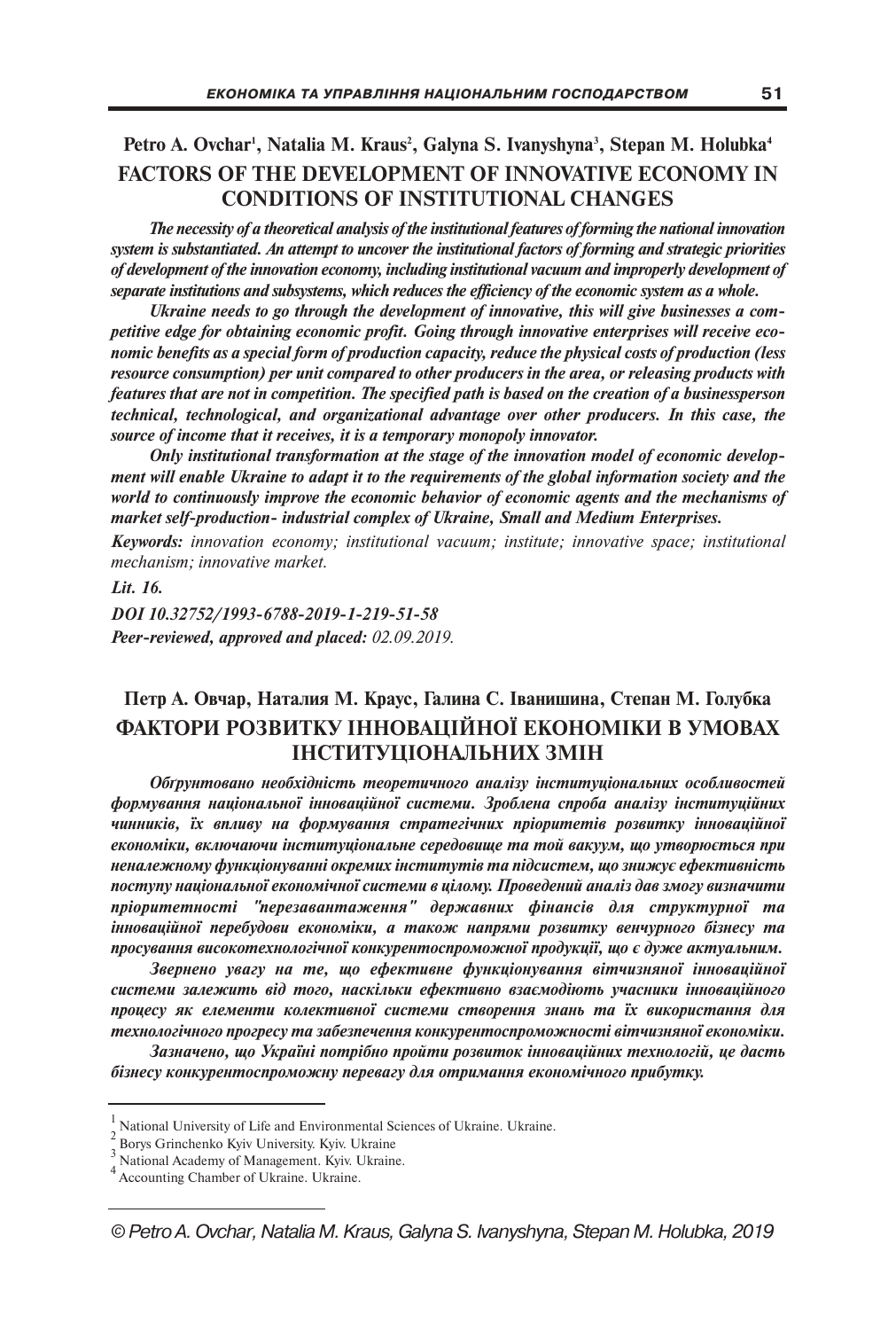*Досліджено, що в умовах інтеграційних викликів актуалізуються питання інституціональної трансформації, яка на етапі інноваційної моделі економічного розвитку дозволить Україні адаптувати її до потреб світового інформаційного суспільства та світу для постійного вдосконалення економічної поведінки економічних агентів та механізмів ринкового самовиробничо-промислового комплексу України, малих та середніх підприємств.*

*Ключові слова: національна економіка; інноваційний розвиток; інститут; інституціональне середовище; інноваційний простір; інституційний механізм; інноваційний ринок.*

## **Петр А. Овчар, Наталия Н. Краус, Галина С. Иванишина, Степан М. Голубка ФАКТОРЫ РАЗВИТИЯ ИННОВАЦИОННОЙ ЭКОНОМИКИ В УСЛОВИЯХ ИНСТИТУЦИОНАЛЬНЫХ ИЗМЕНЕНИЙ**

*Обоснована необходимость теоретического анализа институциональных особенностей формирования национальной инновационной системы. Предпринята попытка анализа институциональных факторов, их влияния на формирование стратегических приоритетов развития инновационной экономики, включая институциональную среду и тот вакуум, который образуется при ненадлежащем функционировании отдельных институтов и подсистем, снижает эффективность продвижения национальной экономической системы в целом. Проведенный анализ позволил определить приоритетности "перезагрузки" государственных финансов для структурной и инновационной перестройки экономики, а также направления развития венчурного бизнеса и продвижения высокотехнологической конкурентоспособной продукции, что является на сегодня очень актуальным.*

*Обращено внимание на то, что эффективное функционирование отечественной инновационной системы зависит от того, насколько эффективно взаимодействуют участники инновационного процесса как элементы коллективной системы создания знаний и их использования для технологического прогресса и обеспечения конкурентоспособности отечественной экономики.*

*Отмечено, что Украине нужно пройти развитие инновационных технологий, это даст бизнесу конкурентоспособное преимущество для получения экономической прибыли.*

*Доказано, что в условиях интеграционных вызовов актуализируются вопросы институциональной трансформации, которая на этапе инновационной модели экономического развития позволит Украине адаптировать ее к потребностям мирового информационного общества для постоянного совершенствования экономического поведения экономических агентов и механизмов рыночного развития хозяйственного комплекса Украины, малых и средних предприятий.*

*Ключевые слова: национальная экономика; инновационное развитие; институт; институциональная среда; инновационное пространство; институциональный механизм; инновационный рынок.*

**Intoduction.** The institutional environment of Ukraine's economy is characterized by a high level of instability and uncertainty. This is caused by a special, very incorrect, in some cases even "shock" strategy to move the domestic economy from administrative-command to market form, and therefore fundamental changes in the institutional structure. The main causative mechanism of the development of all kinds of innovation is market competition. To achieve stable economic growth, the state must provide a balance of competition policy. The perspective competitiveness is ensured only by active innovation policy.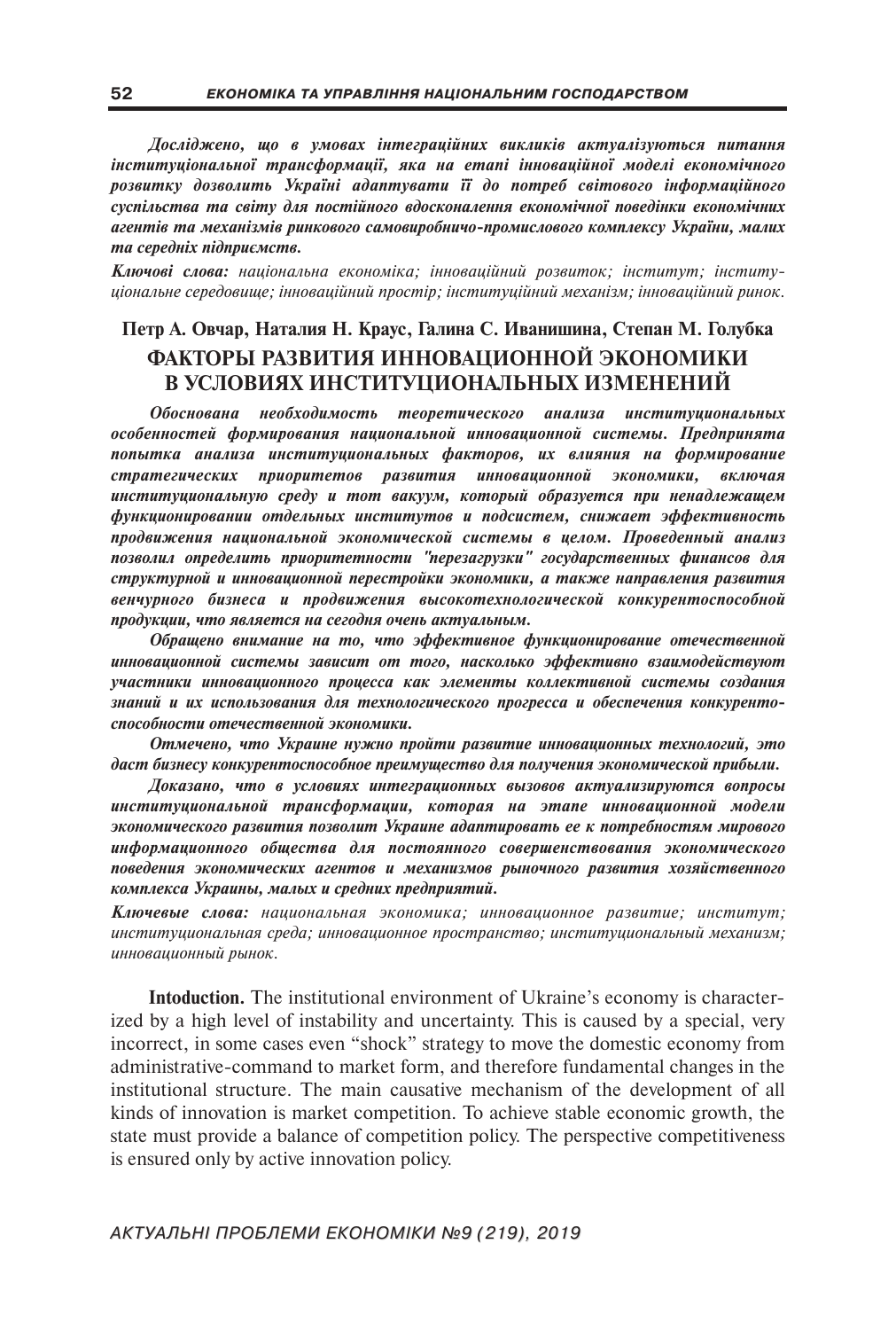Innovative capacity and technological availability are integral components of the competitiveness of the national economy in terms of institutional changes. The role of innovation in ensuring competitiveness will increase, because the structure of world industrial production will change in favor of high-tech industries, particularly under the influence of the rapid development of nanotechnology, genetic engineering will appeared new production, at the same time ecological, and climate threats will cause the activization of ecologically caring industry [1, p. 105].

Competitiveness interpret as the ability to attract and use intellectual capital. The stimulation of the development of innovative entrepreneurship and science and education supporting the experts of EU chose as the most important directions of improvement of the quality of economic growth of its grouping. In most cases, taking into account the national features, these should become the foundation for the construction of a new Ukrainian competitive economy [2, p. 38].

**Analysis of recent research and publications.** A comprehensive study of institutional support of innovative economy is partially represented in the works of D. Bell, J. Schumpeter, J. Galbrait, U. Rostov. The most important research the problem of institutional structures and thesis of the institutional evolution theory are scientific works of such scholars, as J. Buchanan, T. Veblen, D. North, J. Stiglitz, and I. Tynberhen. Reseaching of general aspects of restructuring in transition economies and questions of reforming of the institutional structure of the economy are connected the names of V. Heytsya, E. Panchenko, S. Pakhomov, Y. Pakhomov, A. Poruchnik, A. Rumyantsev, A. Filipenko, A. Chukhno.

In the area of institutional theory, Ukrainian and Russian scientists are successfully cooperating and create institutional model considering the economic conditions and the features that are typical for former Soviet countries. In the works of V. Dementieva. M. Zveryakova, R. Nuryeyeva, A. Oleinika, A. Tkacha, V. Tarasevicha, V. Yakubenko, E. Yasina and others, through the application of a multidisciplinary approach, scientific research of geopolitical, historical, ethnical, moral, psychological and cultural factors of institutional transformation of the domestic economy is carried. Pleiad of scientists are identified two approaches, on which scientific economic basics of innovative are based: nationwide level of innovation area (B. Lundvall, R. Nelson, C. Freeman, A. Dynkin, N. Ivanova); regional level of innovative area (well developed in works of P. Linholma, I. Meyer, S. Tatsuno, A. Granberg and other scientists). However, a significant number of problems associated with institutional determinants of forming and development of competitive innovative economy are not disclosed and justified now.

**The aim of the article** is to investigate institutional factors, influencing to the forming of a competitive innovative economy of Ukraine and to justify factors of the effective functioning of the domestic innovative system.

**Results.** According to the Law of Ukraine "On the innovative activity", innovative infrastructure is a "set of enterprises, organizations, institutions, its unions, associations of any form of property, which provide services to support innovative activity" (financial, consulting, legal, educational, etc.) [3].

The definition of innovative infrastructure of T. Ismailova is interesting, because it offers to understand innovative infrastructure as a set of interrelated, complementary industrial and technical systems, organizations, firms and relevant organizational and management systems, necessary for realization of innovative activity and implementation of innovations [4, p. 46].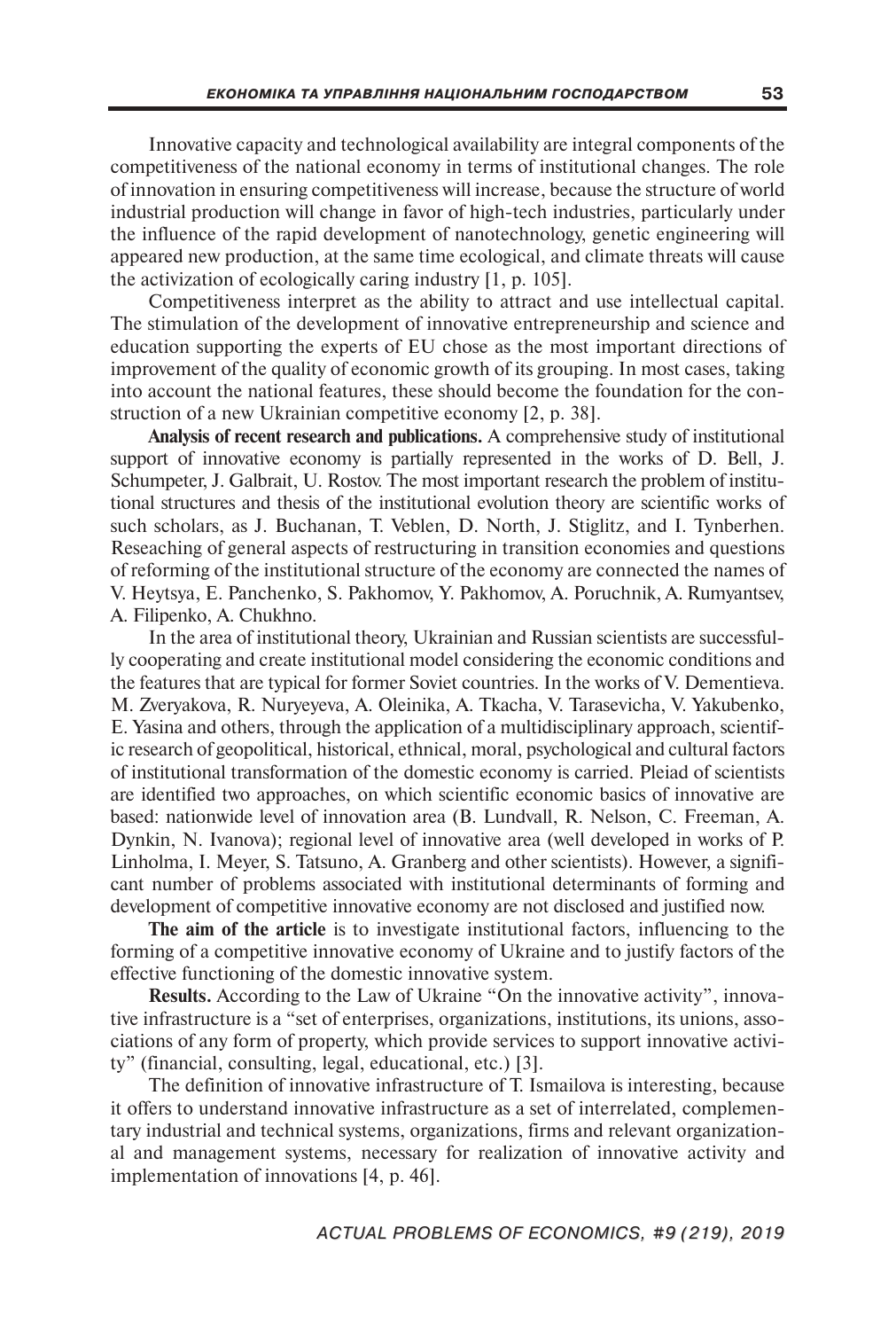Proceeding from the existing definitions of innovative infrastructure, we can conclude, that undeniably important is the process of institutionalization of the innovative economy in stage of its formation and clarification factors of forming the competitiveness of domestic innovation infrastructure.

Ukrainian scientist L. Mikhailov considers the structure of innovative economy through the prism of types of markets and identifies two components:

- the market of innovations that form the scientific organizations, universities, scientific associations and other entities. On this market the key commodity is a product of intellectual activity that is subject of copyrights, which are decorated in accordance with applicable international, national, corporate and other legislative and normative acts;

- capital market (investments). This market is a sphere rotation of capital, where, on the one hand, organizations and individuals engaged in the scientific field, and on the other hand – organizations and individuals who invest are the subjects [5, p. 15–16]. The main influence on the market of investments exert macroeconomic policy of the state, legislation, securities market, information provision.

However, in our opinion, no full is the consideration of the structure of innovative economy through the prism of types of markets without market of goods and services. This market gives the answer, by sales of innovative products, to the question: "Was innovative activity successful?". In the market of goods and services, failure can befall even the product that has high scientific and practical value, but does not meet interests of the buyer. For example, it may be high price on innovative product.

An important trend in the creation of innovative products/services is the convergence of new products. Convergence (from the Latin "Convergo" – "rapprochement", "ascent") is seen as rapprochement, assimilation of economies, their economic (institutional) mechanisms and economic structures, and is the inevitable consequence of a glut of product markets of innovations and large variety of product offering of innovations.

Under the influence of institutionalization of innovative economy and the convergence of new products in the market of innovations are forming:

- Novelties that combine products and technology;

- Grocery platforms;
- Co-branding novelties;
- Wellness-products;
- Novelties that bear innovation value or forgotten old;

- Innovations of business models that based on convergence of products, technologies and services [6, p. 89].

The frequency of "exit" on the market with small innovations promotes accumulation of information about consumer preferences, which is a source of knowledge for the next upgrade. However, individual consumer is not socially isolated person. His behavior is explained not only desires and needs.

Firstly, needs are always institutionally indirect. Secondly, there are clear folded "chains" of interconnections of goods through technological processes and market agents, which is difficult to track mutual benefits for their individual consumers.

Thirdly, the market of innovations is a complex structure that cannot be reduced only to negotiate between sellers and buyers. When there are a number of producers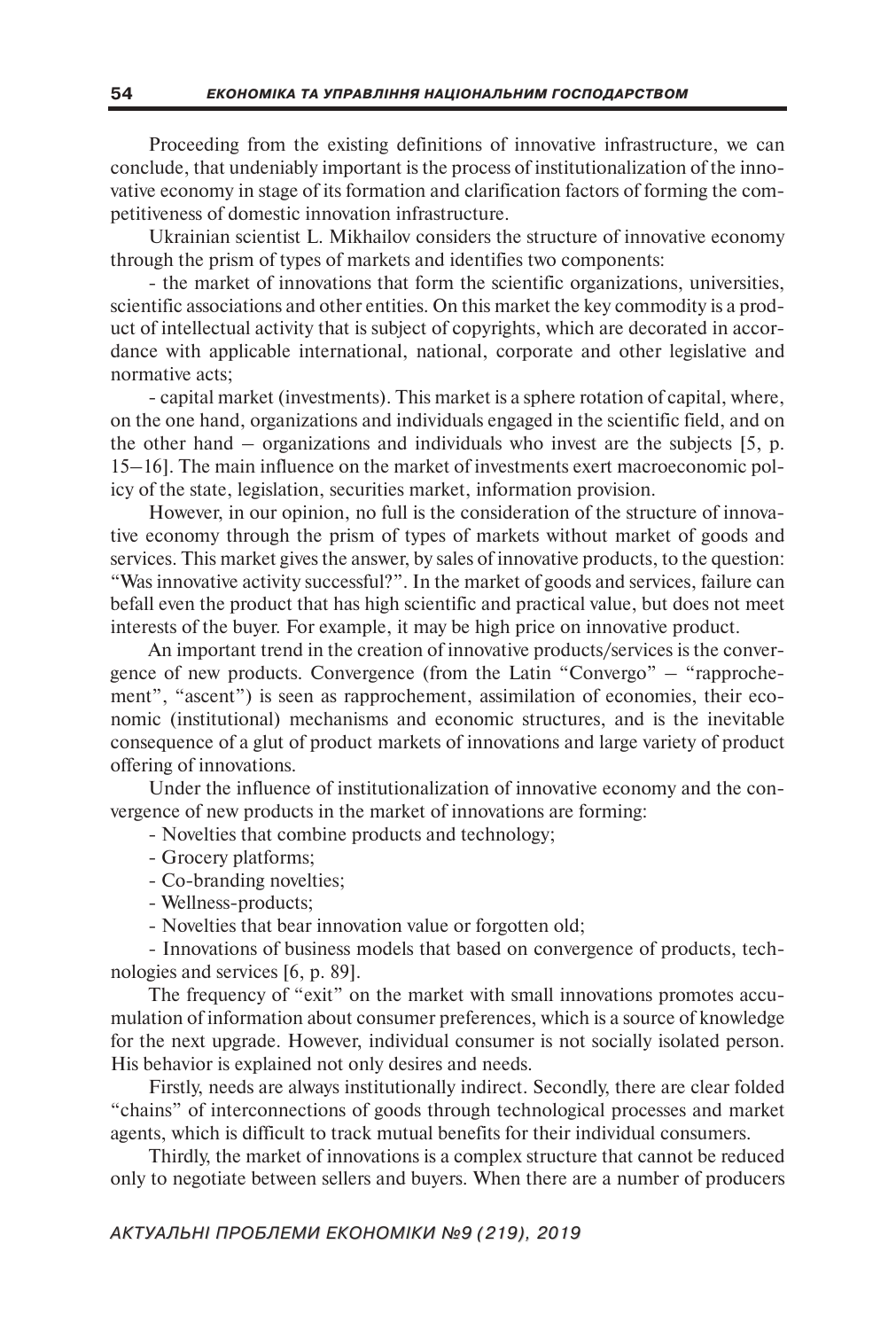and consumers appear no-exchange institutional relations. This is so called "horizontal relationships" between different buyers and sellers that are either in a state of competition or in secret collusion. This is also confirms that the market of innovations is characterized by exchange and competition processes [7, p. 135].

Institutional conditions of raising the competitiveness of Ukraine economy at the expense of innovative factors should be considered as a set of necessary institutions that directly or indirectly contribute to revitalization of innovation processes in the country. As the institutional conditions of forming Ukrainian, innovative economy has not provided yet, so we can understand the institutional changes during the process of transformation of some institutes or transition of institutional system from one state to another.

Determinants, which caused the need for institutional changes during the formation of competitive innovative economy, are:

- improper development of some institutions and subsystems, which reduces the efficiency of the economic system as a whole;

- institutional vacuum, that is the absence of some formal institutions, that should promote innovative development and ensure competitiveness.

Competition does not have to be perfect in a theoretical sense, sufficient that it would produce the necessary incentives and be more effectively as a bureaucracy that is not difficult. However, of course, today the competition should be enhanced in order to keep acceptable for market economy trends of concentration and monopolization [8, p. 11].

Experience of leading enterprises in the market shows, that innovations are inevitable. A small number of companies are capable to implement radical innovations. The competitiveness of most enterprises is provided with the help of imitation, modification, implementation of existing and those that have proven themselves in the market of innovations. Last theses testify data, gotby scientists as Booz, Allen and Hamilton during researching of 700 firms and 1300 new industrial and consumer products (only 10 % of innovations has a world novelty, while most of them 70  $\%$  – additions to the range of existing products or their modifications) [2, p. 39].

Innovative activity is the main source of the process of expanded reproduction. Innovative activity is primarily directed to overcome technological backwardness, reorientation of production potential for creating competitive industrial enterprises, whose development depends on the susceptibility enterprises to innovations [9, p. 68].

Competition creates incentives for innovations in order to upgrade products, to increase productivity and reduce costs that allow getting revenue some time, until it increases the attractiveness of the market and do not attract competitors. Equal conditions of competition has basic value, that it was impossible to gain a competitive advantages by other methods, than the implementation of the most effective innovations, that their selection was carried out, not because of connections and privilege, but only on economic criteria [8, p. 11].

Experience shows, that small enterprises are considered more innovative for three reasons: lack of entrenched bureaucracy, more competitive markets and stronger personal incentives to entrepreneurs, who are also owners of firms. In the current economy, small enterprises play an important role as innovators and often they are technology leaders. Enterprises can implement technological and organiza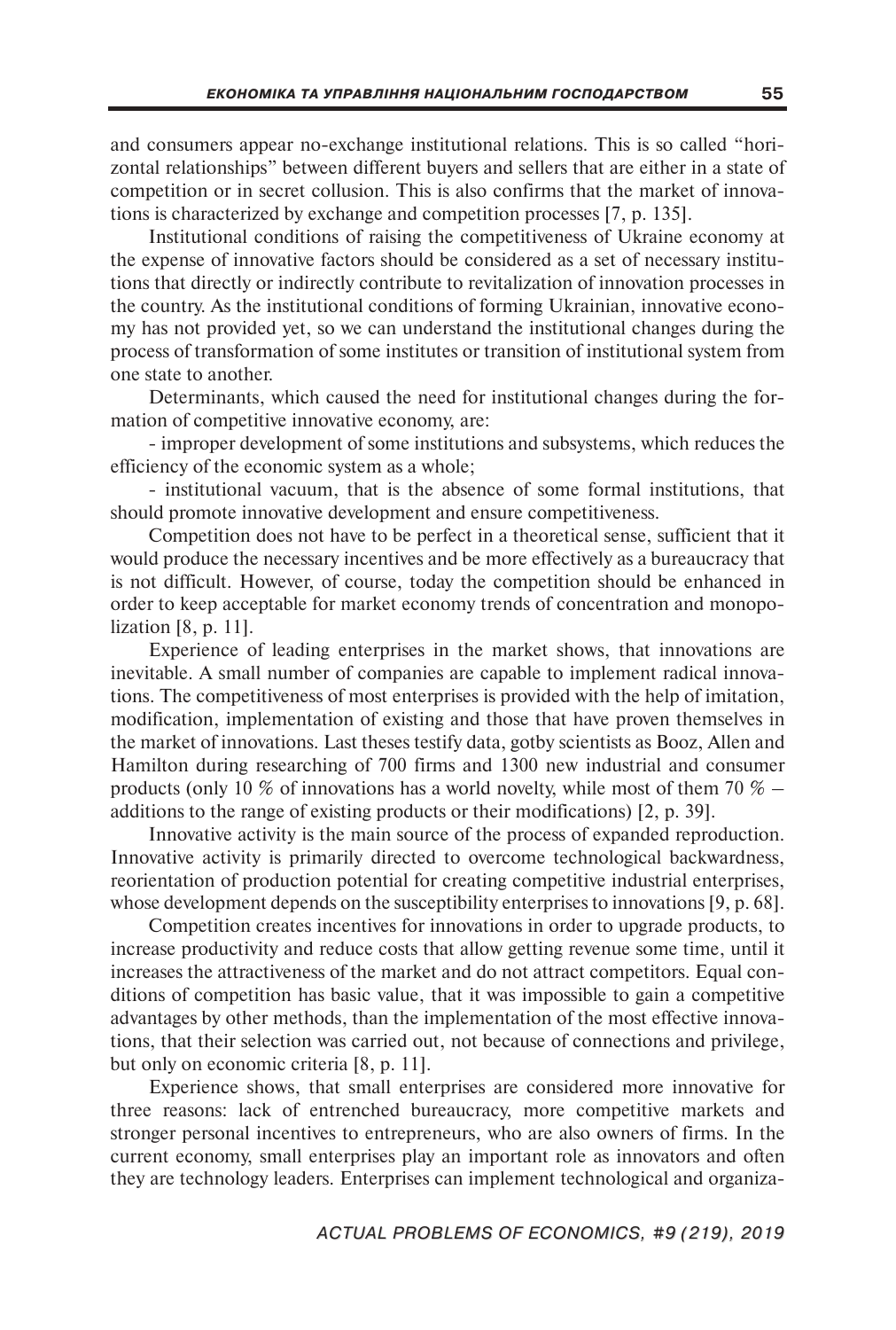tional innovations through to strategies, chosen by management, and be critical to the success of modern innovation-oriented economy [10, p. 111].

Implementation of innovative technologies in Ukraine enterprises plays very crucial value in economic development of the country, in its competitiveness in the global innovative space. The means to create a competitive economy are close cooperation between scientific advances and using of new technologies of production. Today the dominant way of development has to be the way, which based on the using of strategies to increasing innovative capacity, predefined state priority areas of science and technology progress  $[11, p. 3]$ . Innovative activity of enterprises has a significant positive impact on their economic outcomes. Thanks to the growing volume of production and sales, profitability and competitiveness are increasing, and acceleration of market providing qualitatively new kinds of products. Enterprises, that implement innovations can increase product, improve competitiveness and expand markets [9, p. 67].

For the forming strategy of entrepreneurship development need to define the basic framework of economic activity and the determinants of entrepreneurial behavior, that are determined by society, because the three aspects, that form the "golden triangle", which is needed to create a business strategy are prediction or intuition and social processes [12, p. 20–21].

In general, the effective functioning of domestic innovative system depends on how effectively participants of the innovative process interact as elements of a collective system of knowledge creation and their use for technological progress and providing competitiveness of the domestic economy. In international practice, different indicators of efficiency of functioning of innovative economy are used. Summing up the experience of the world theory and practice Z. Varnaliy and O. Garmashova consider, that the effective indicators of a national innovative system may be the volume of innovative products, on which these determinants of development of competitiveness of innovative economy affect: availability of financial security of innovative processes, that is the ability to attract investments in process of providing innovations in production; scientific and technical potential of the country, the result of which is fundamental, applied researches – innovations; development of innovative infrastructure, that contributes to formalization of relationships between science and production and completeness of the innovative process [1, p. 139, 143].

In this connection, there is a need for a practical application of some tools from the complex of institutional changes, needed to improve the competitiveness of domestic innovative economy. Among them are development and implementation of programs of modernization of domestic production; setting priorities and introduction of mechanisms to encourage innovative activity; optimization of system of management in the innovative economy through the creation of the Ministry of Education, Science and Innovations of Ukraine [13; 14].

In the context of this study, such publication is noteworthy (Dykha et al. (2017)) [16]. In the framework of implementation of the investment and innovation development strategy elaborated by the authors, on the one hand, fundamental and applied research will be carried out, new products and technologies will be developed, system of accumulation and hunting for innovative ideas will work, and, on the other hand, fundraising, project bidding and implementation will take place. Authors' suggestions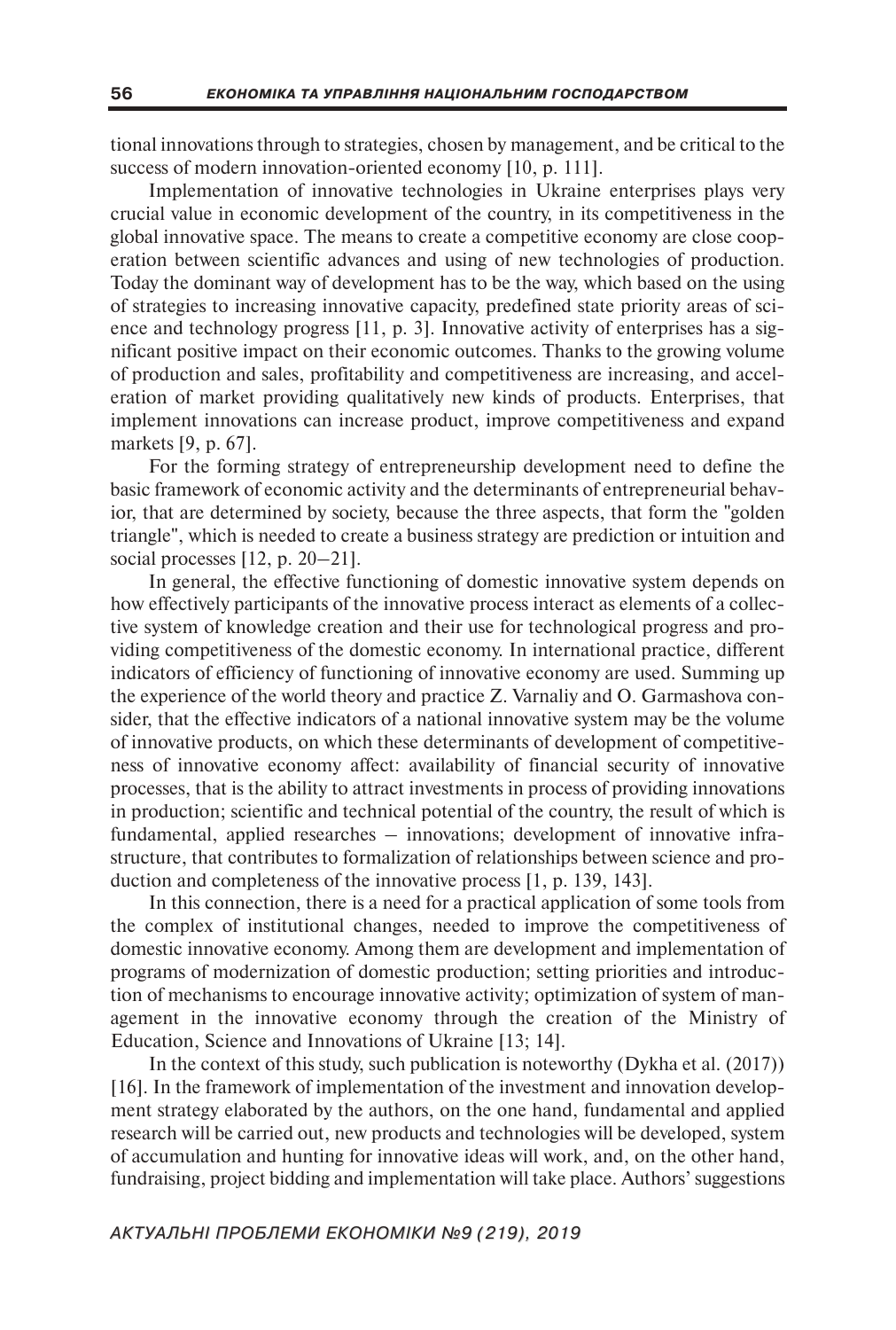on prioritization of public finances "re-loading" for structural and innovation restructuring of the economy, as well as directions of development of venture business and promotion of high-tech, competitive products are very relevant.

In general, systematic approach to ensuring competitiveness, sustainable economic growth through implementation of state influence on socio-economic processes, including through economic reform, rational use of resources is described by Dykha (2016), including justification of components of economic mechanism of socio-economic development of the state [15].

**Conclusion.** The reorientation to an innovative way of ensuring the competitiveness of the Ukrainian economy will require significant institutional changes in different spheres of social life. Particular attention should be paid to improve the institutions that are involved in innovative processes. An open economy will also contribute the competition, the maximum reduction of program barriers. Only institutional transformation at the making of the innovation model of economic development in Ukraine will enable adaption to the requirements of the global information world society and continuously improve the economic behavior of economic entities and the mechanisms of market self-production production and industrial complex of Ukraine, small and medium enterprises.

This can be achieved by creating an effective institutional framework defined hierarchy of values of the dominant traditions and laws (formal and informal rules) and moral standards. These aspects of the psychology entrepreneurial structures must be based on practices creation, study and formal restructuring, including economic institutions. Good institutional hierarchical system allows for effective governance and regulation of innovative entrepreneurship, social functions and public institutions, providing communication between subjects of by risk enterprise, government, business and society.

1. *Varnaliy Z. S.* Competitiveness of the national economy: problems and priorities of innovative software / Z. S. Varnaliy, O. P. Garmashova. K. : Knowledge of Ukraine, 2013. P. 382.

2. Innovative policy: study guide / by general editorship of B. M. Andrushkiv. Ternopil : "Ternopil-Earl", 2012. 484 p.

3. On innovation activity: The Law of Ukraine № 40-IV of 4.07.2002 : official publication / Parliament of Ukraine // Information of Parliament of Ukraine. 2002. № 36. Clause 266.

4. *Ismailov T. A.* Innovative economy – strategic direction of Russia in XXI century / T. A. Ismailov, H. S. Hamidov // Innovations. 2003. № 1. P. 46.

5. *Mykhailova, L.I. and Turchin, S. H.* (2007), Innovative Management, Center of educational literature, Kyiv, Ukraine, p. 248.

6. *Markova, V. D.* (2010), Convergence of novelties, Innovations, no 3 (137), pp. 89-91.

7. *Apatova, N. V.* (2004), Institutional nature of the market in the information economy, Scientific works of DonNTU. Series of economics, issue 82, pp. 134-138.

8. *Yasin E.* Terms of innovative development and necessary institutional changes / E. Yasin // Problems of the theory and practice of management: From 2006 issued 12 times during year. 2007. № 7. P. 8-20.

9. *Kasich A. O.* Innovative products as a basis for improving the competitiveness of enterprises in Ukraine / A. O. Kasich, M. V. Nazarova, T. A. Klimovich // State and Regional : magazine. 2008. № 2. P. 66-69.

10. *Isakov N. B.* Different scales of enterprises in economy and in innovative development of Ukraine / N. B. Isakov // Science and the science of science. 2011. № 4. P. 106-115.

11. *Onipko T.* Problems of innovative development of enterprises in Ukraine and government policy for their overcoming / T. Onipko // NEWS of CUCSU. Business Issue. 08/07/2011. P. 1-3.